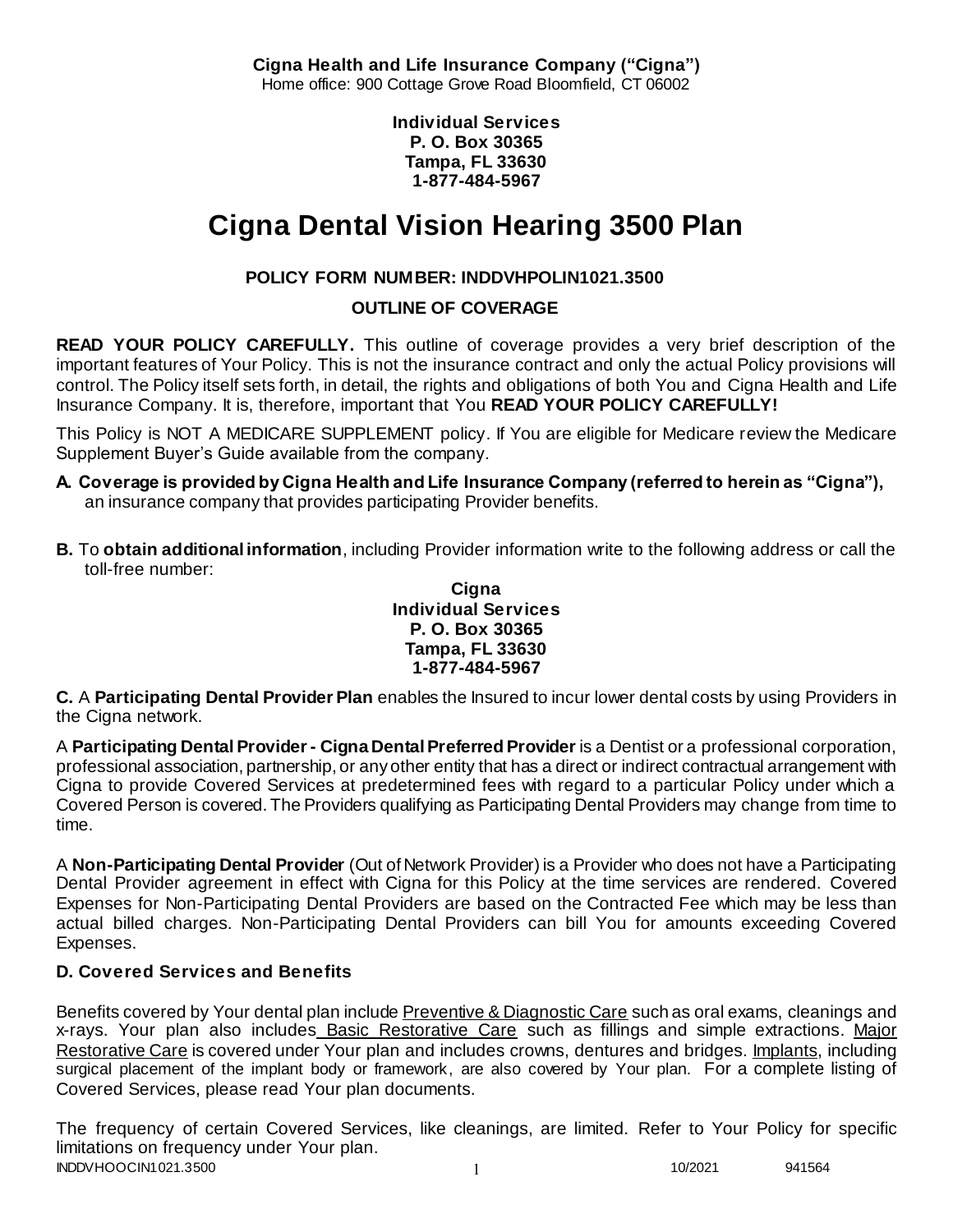### **Benefit Schedule**

The benefits outlined in the table below show the payment percentages for Covered Expenses **AFTER** any applicable Deductibles have been satisfied unless otherwise stated.

# **CIGNA DENTAL, VISION, AND HEARING INSURANCE** *The Schedule*

#### **For You and Your Dependents**

#### **The Schedule – Dental Benefits**

If You select a Participating Dental Provider, Your cost will be less than if You select a Non-Participating Dental Provider.

#### **Emergency Services**

The Benefit Percentage payable for Emergency Services charges made by a Non-Participating Dental Provider is the same Benefit Percentage as for Participating Dental Provider Charges. Dental Emergency services are required immediately to either alleviate pain or to treat the sudden onset of an acute dental condition. These are usually minor procedures performed in response to serious symptoms, which temporarily relieve significant pain, but do not effect a definitive cure, and which, if not rendered, will likely result in a more serious dental or medical complication.

#### **Dental Deductibles**

Dental Deductibles are expenses to be paid by You or Your Dependent. Dental Deductibles are in addition to any Coinsurance. Once the Dental Deductible maximum in The Schedule has been reached You and Your family need not satisfy any further dental deductible for the rest of that year.

#### **Participating Dental Provider Payment**

Participating Dental Provider services are paid based on the Contracted Fee agreed upon by the Provider and Cigna.

#### **Non-Participating Dental Provider Payment**

Non-Participating Dental Provider services are paid based on the Contracted Fee.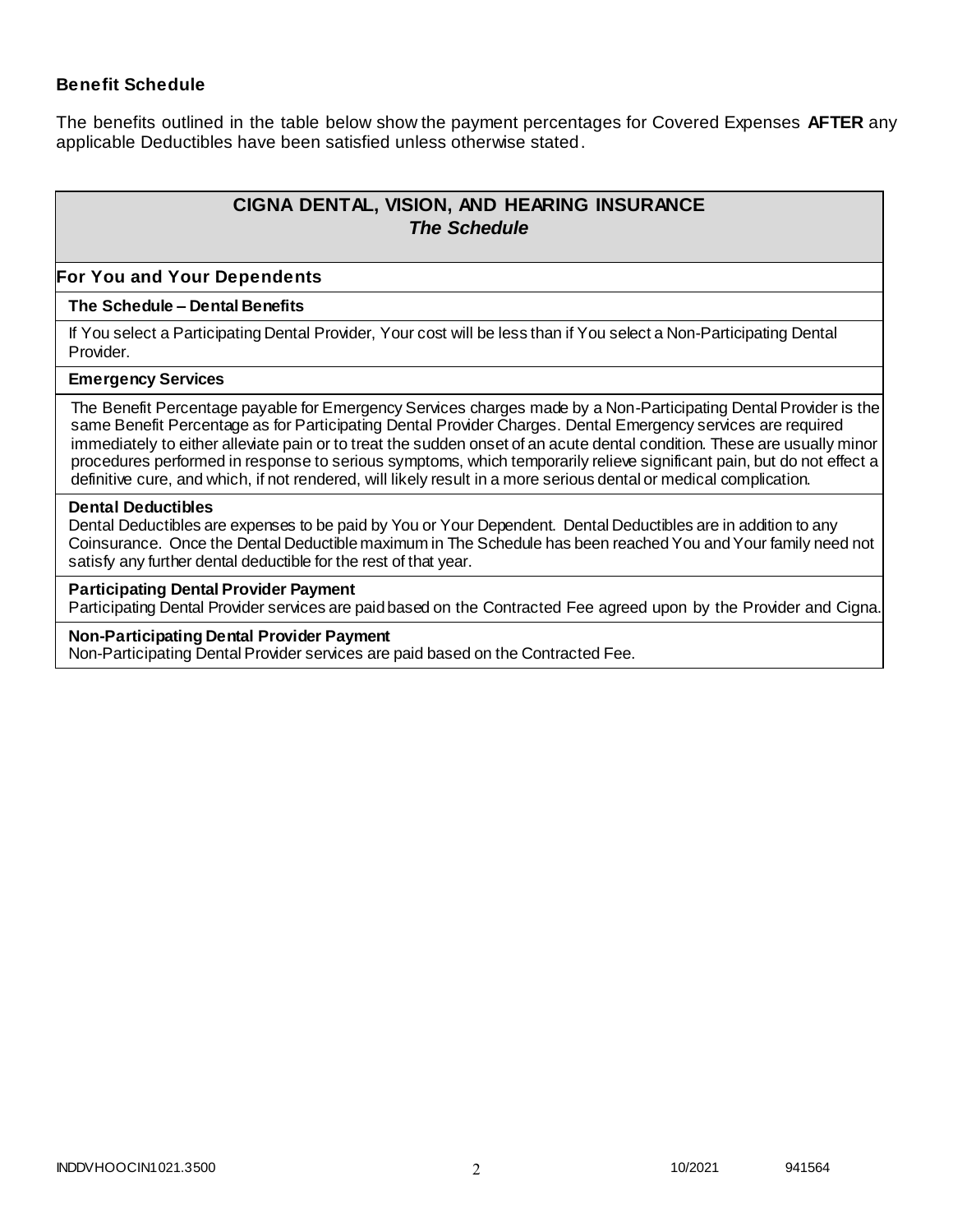| DENTAL BENEFIT HIGHLIGHTS                                                                                                                                                                                                                                                 |                                                  |
|---------------------------------------------------------------------------------------------------------------------------------------------------------------------------------------------------------------------------------------------------------------------------|--------------------------------------------------|
| Classes I, II, III, IX<br><b>Calendar Year Maximum</b>                                                                                                                                                                                                                    | \$2,500 per person                               |
| <b>Class IX Lifetime Maximum</b>                                                                                                                                                                                                                                          | \$2,000 per person                               |
| <b>Calendar Year Dental Deductible</b>                                                                                                                                                                                                                                    |                                                  |
| Individual                                                                                                                                                                                                                                                                | \$100 per person                                 |
|                                                                                                                                                                                                                                                                           | Not Applicable to Class I                        |
| Class I                                                                                                                                                                                                                                                                   | The Percentage of Covered Expenses the Plan Pays |
| Preventive Care<br>Oral Exams<br><b>Routine Cleanings</b><br>Routine X-rays<br>Non-Routine X-rays<br><b>Fluoride Application</b><br><b>Sealants</b><br>Space Maintainers (non-orthodontic)<br>Emergency Care to Relieve Pain                                              | 100%                                             |
| <b>Class II</b>                                                                                                                                                                                                                                                           | The Percentage of Covered Expenses the Plan Pays |
| <b>Basic Restorative</b><br>Fillings<br>Surgical Extraction of Impacted Teeth<br>Oral Surgery, Simple Extractions<br>Relines, Rebases, and Adjustments<br>Repairs - Bridges, Crowns, and Inlays<br>Repairs - Dentures                                                     | 80% after dental deductible                      |
| <b>Class III</b>                                                                                                                                                                                                                                                          | The Percentage of Covered Expenses the Plan Pays |
| <b>Major Restorative</b><br>Crowns / Inlays / Onlays<br>Root Canal Therapy / Endodontics<br><b>Minor Periodontics</b><br><b>Major Periodontics</b><br>Oral Surgery, All Except Simple Extractions<br>Prosthesis Over Implant<br>Anesthetics<br>Dentures<br><b>Bridges</b> | 50% after dental deductible                      |
| <b>Class IX</b>                                                                                                                                                                                                                                                           | The Percentage of Covered Expenses the Plan Pays |
| Implants                                                                                                                                                                                                                                                                  | 50% after plan deductible                        |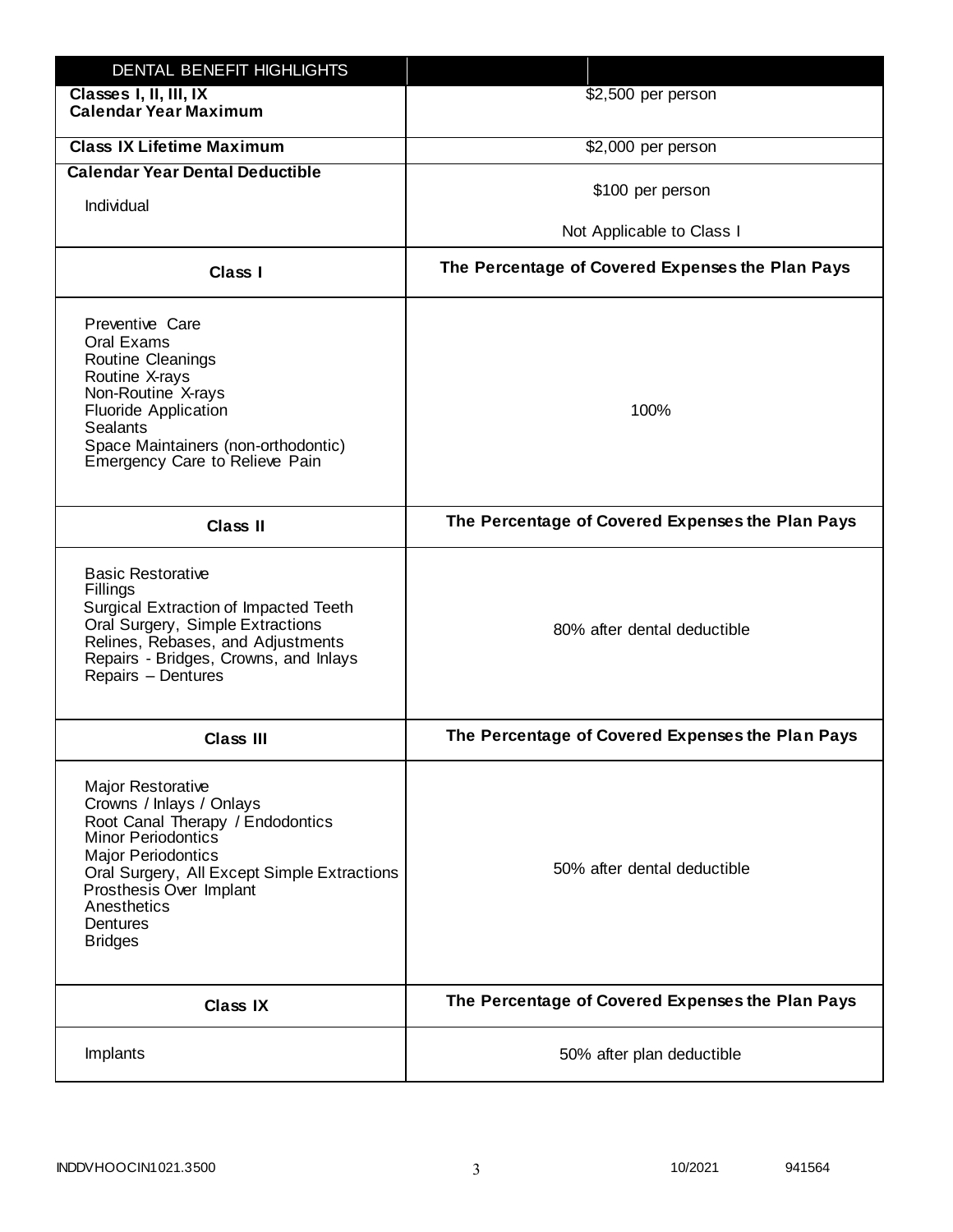| The Schedule - Vision Benefits                                                                  |                                                                                          |
|-------------------------------------------------------------------------------------------------|------------------------------------------------------------------------------------------|
| <b>VISION BENEFIT HIGHLIGHTS</b>                                                                |                                                                                          |
| Eye Examinations, including refraction                                                          | The plan pays 90% of expenses, not to exceed a \$100 calendar<br>year maximum per person |
| Materials (corrective eyeglasses or contact<br>lenses, including fittings and follow-up visits) | \$300 calendar year maximum per person                                                   |

| The Schedule - Hearing Benefits                             |                                        |
|-------------------------------------------------------------|----------------------------------------|
| <b>HEARING BENEFIT HIGHLIGHTS</b>                           |                                        |
| <b>Hearing Examinations</b>                                 | \$50 calendar year maximum per person  |
| Materials (Hearing Aids, including fittings<br>and repairs) | \$700 calendar year maximum per person |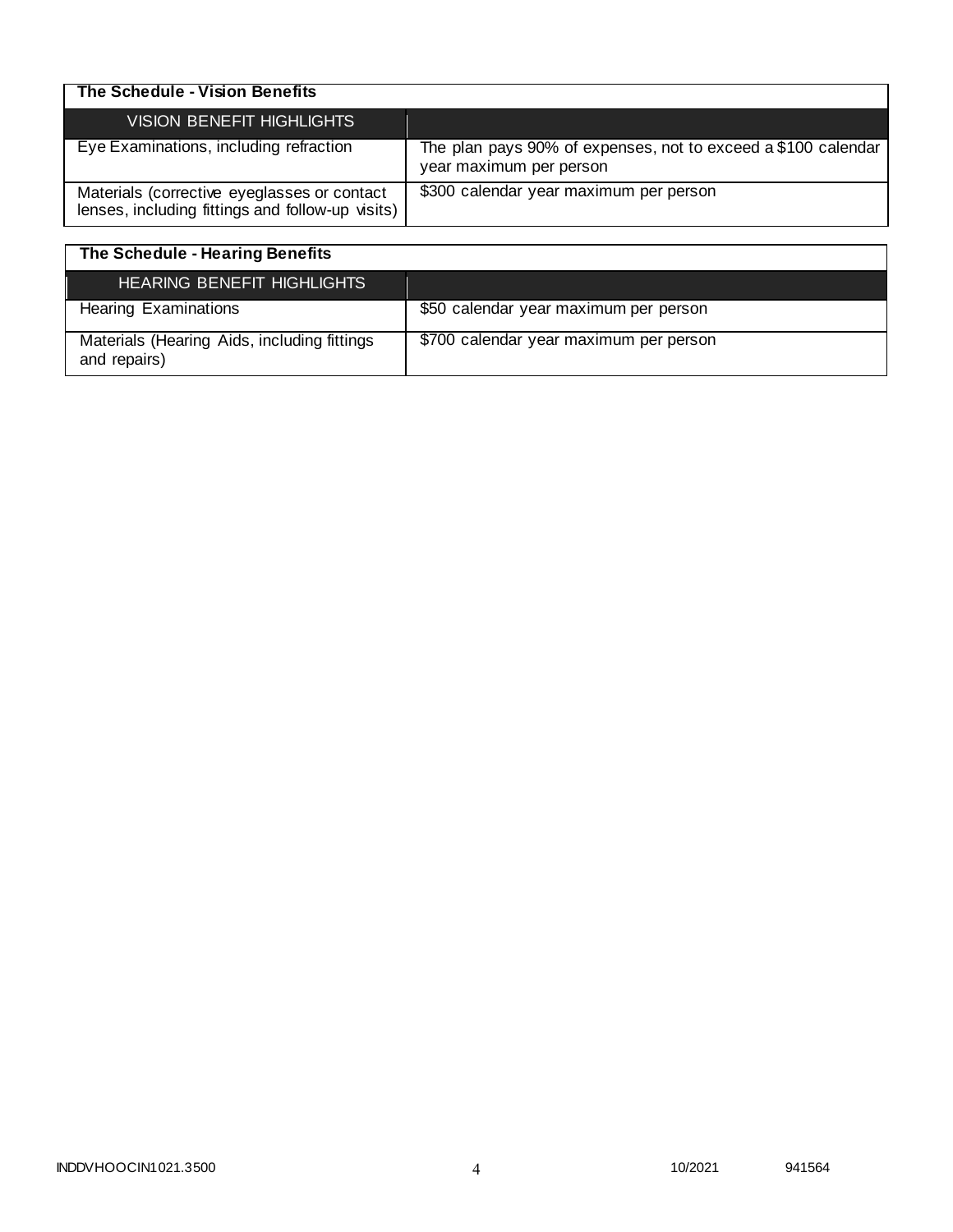# **Waiting Periods**

A Covered Person may access their dental, vision, and hearing benefit insurance once he or she has satisfied the following waiting periods.

- there is no waiting period for Class I or II dental benefits or for vision and hearing benefits.
- after 6 consecutive months of coverage dental benefits will increase to include the list of Class III procedures.
- after 12 consecutive months of coverage dental benefits will increase to include the list of Class IX procedures.

### **Missing Teeth Limitation**

There is no payment for replacement of teeth that are missing when a person first becomes insured. This payment limitation no longer applies after 24 months of continuous coverage.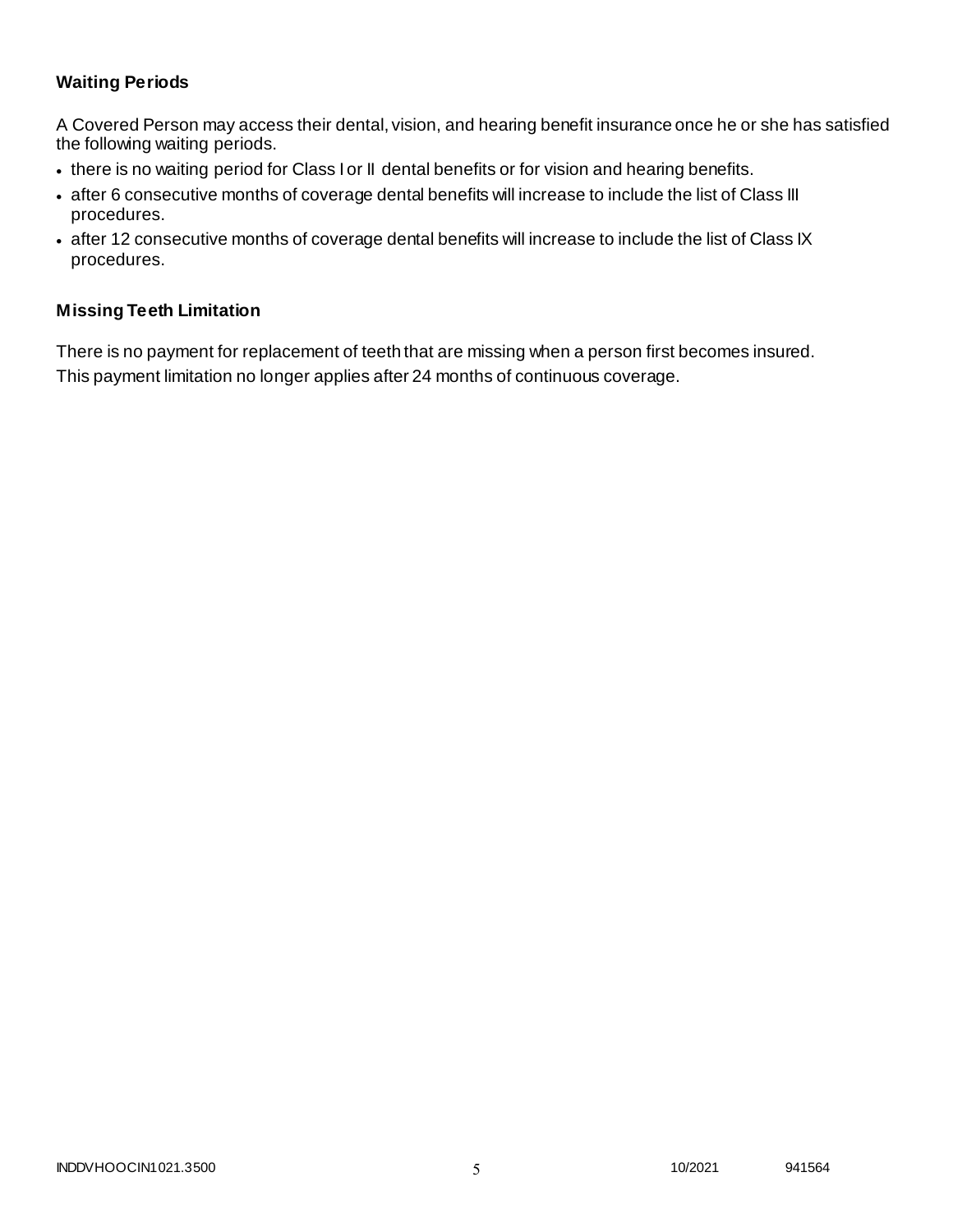# **E. Insured's Financial Responsibility**

The Insured is responsible for paying the monthly or quarterly premium on a timely basis. The Insured is also responsible to pay Providers for charges that are applied to the Deductibles, Coinsurance, and any amounts charged by Non-Participating Dental Providers in excess of the Contracted Fee. In addition, any charges for Medically Necessary and/or Dentally Necessary items that are excluded under the Policy are the responsibility of the Insured.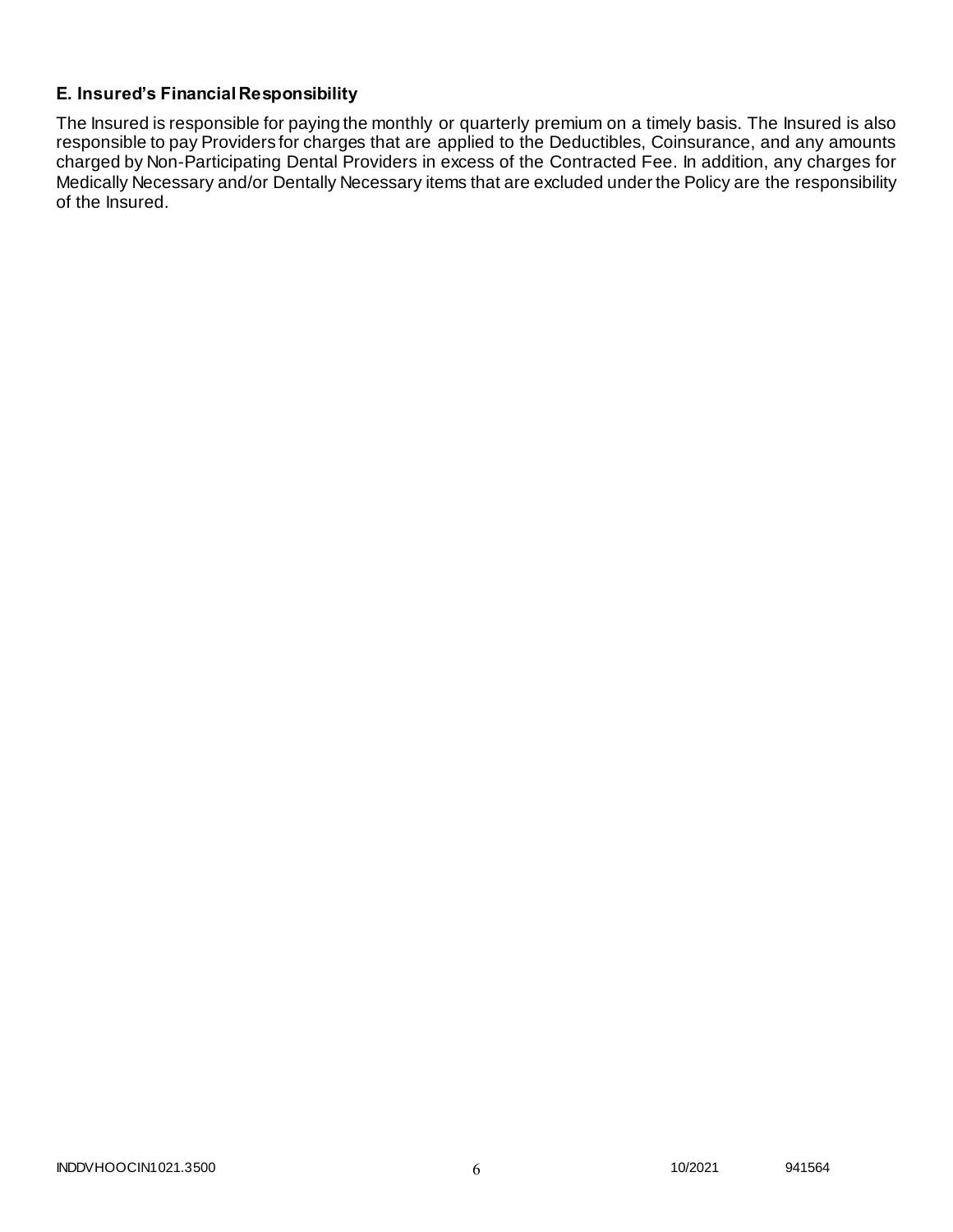# **F. Exclusions And Limitations: What Is Not Covered By This Policy**

# **Expenses Not Covered**

Covered Expenses will not include, and no payment will be made for:

- procedures which are not included in the list of Covered Dental Services, Covered Vision Services, or Covered Hearing Services;
- cone beam imaging;
- instruction for plaque control, oral hygiene and diet;
- core build-ups;
- veneers;
- precious or semi-precious metals for crowns, bridges and abutments;
- restoration of teeth which have been damaged by erosion, attrition or abrasion;
- bite registrations; precision or semi-precision attachments; or splinting;
- orthodontic treatment, except for the treatment of cleft lip and cleft palate;
- general anesthesia or intravenous sedation, when used for the purposes of anxiety control or patient management is not covered; may be considered only when medically or dentally necessary and when in conjunction with covered complex oral surgery;
- athletic mouth guards;
- services performed solely for cosmetic reasons;
- personalization or decoration of any dental device or dental work;
- replacement of an appliance per benefit guidelines;
- services that are medical in nature;
- services and supplies received from a hospital;
- prescription drugs;
- plano lenses;
- VDT (video display terminal)/computer eyeglass benefit;
- medical or surgical treatment of the eyes;
- any type of corrective vision surgery, including LASIK surgery, radial ketatonomy (RK), automated lamellar keratoplasty (ALK), or conductive keratoplasty (CK);
- Orthoptic or vision training and any associated supplemental testing
- any eye examination, or any corrective eyewear, required by an employer as a condition of employment;
- safety eyewear;
- sub-normal vision aids or non-prescription lenses;
- Magnification or low vision aids not shown as covered in the Schedule of Vision Coverage;
- Assistive Listening Devices (ALDs);
- medical and/or surgical treatment of the internal or external structures of the ear, including but not limited to Cochlear implants;
- Hearing Aids not prescribed by a Licensed Hearing Care Professional;
- ear protective devices or plugs;
- Hearing Aids maintenance/service contracts, ear molds and other miscellaneous repairs;
- Hearing Aids purchased online or over the counter (OTC); or
- Disposable Hearing Aids.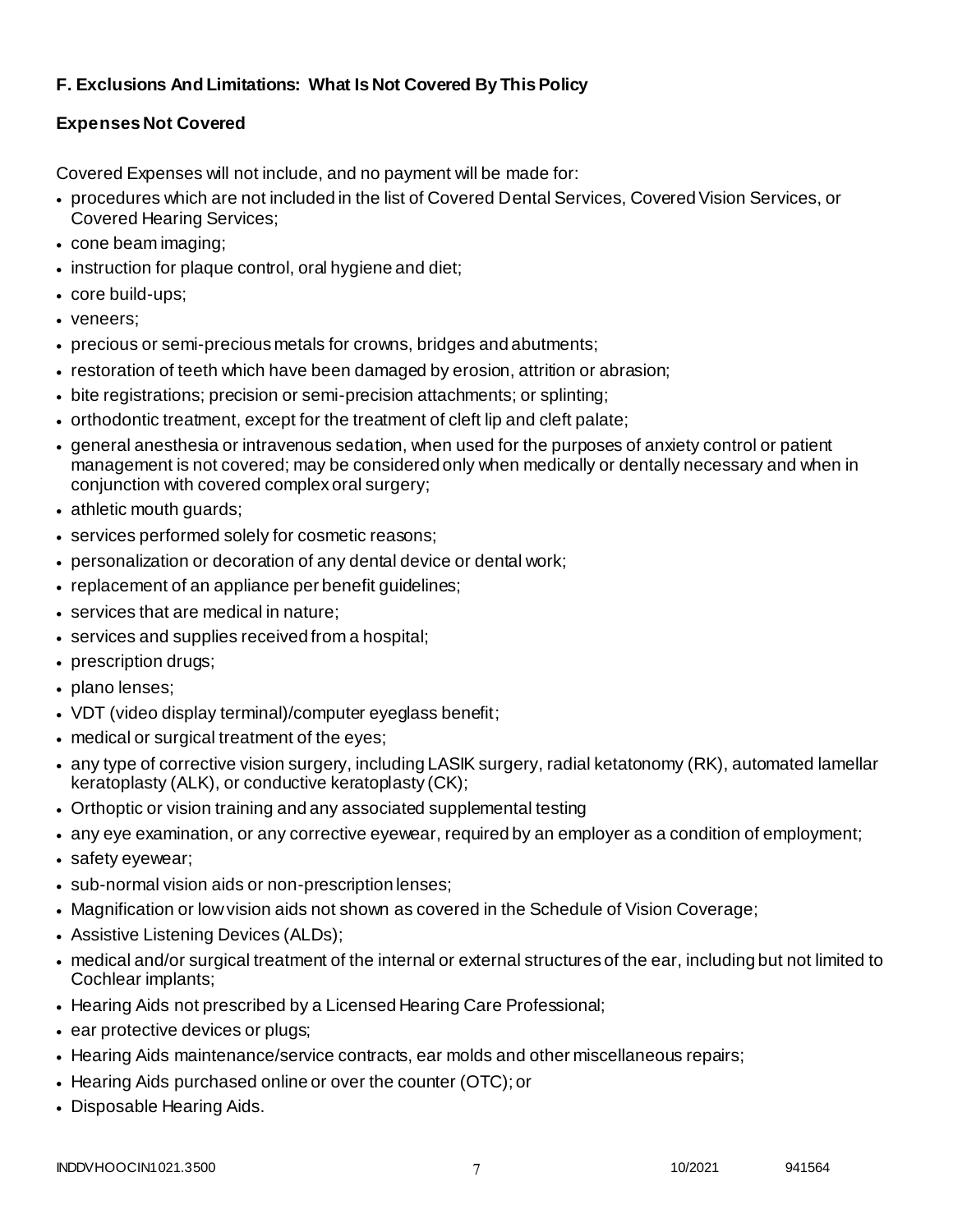### **General Limitations**

No payment will be made for expenses incurred for You or any one of Your Dependents:

- For services not specifically listed as Covered Services in this Policy;
- For services or supplies that are not Medically Necessary;
- For services received before the Effective Date of coverage;
- For services received after coverage under this Policy ends;
- For services for which You have no legal obligation to pay or for which no charge would be made if You did not have insurance coverage;
- For Professional services or supplies received or purchased directly or on Your behalf by anyone, including a Provider, from any of the following:
	- Yourself or Your employer;
	- a person who lives in the Covered Person's home, or that person's employer;
	- a person who is related to the Covered Person by blood, marriage or adoption, or that person's employer;
- for or in connection with an Injury arising out of, or in the course of, any employment for wage or profit;
- for or in connection with a Sickness which is covered under any workers' compensation or similar law;
- for charges made by a Hospital owned or operated by or which provides care or performs services for, the United States Government, if such charges are directly related to a condition which occurred while serving in the military or an associated auxiliary unit;
- services or supplies received due to an act of war, declared or undeclared while serving in the military or an associated auxiliary unit;
- to the extent that payment is unlawful where the person resides when the expenses are incurred;
- for charges which the person is not legally required to pay;
- for charges which would not have been made if the person had no insurance;
- to the extent that billed charges exceed the rate of reimbursement as described in the Schedule;
- for charges for unnecessary care, treatment or surgery;
- to the extent that You or any of Your Dependents is in any way paid or entitled to payment for those expenses by or through a public program, other than Medicaid;
- for or in connection with experimental procedures or treatment methods not approved by the American Dental Association or the appropriate dental specialty society;
- Procedures that are a covered expense under any other plan which provides dental, vision, or h earing benefits;
- To the extent that benefits are paid or payable for those expenses under the mandatory part of any auto insurance policy written to comply with a "no-fault" insurance law or an uninsured motorist insurance law. Cigna will take into account any adjustment option chosen under such part by You or any one of Your Dependents.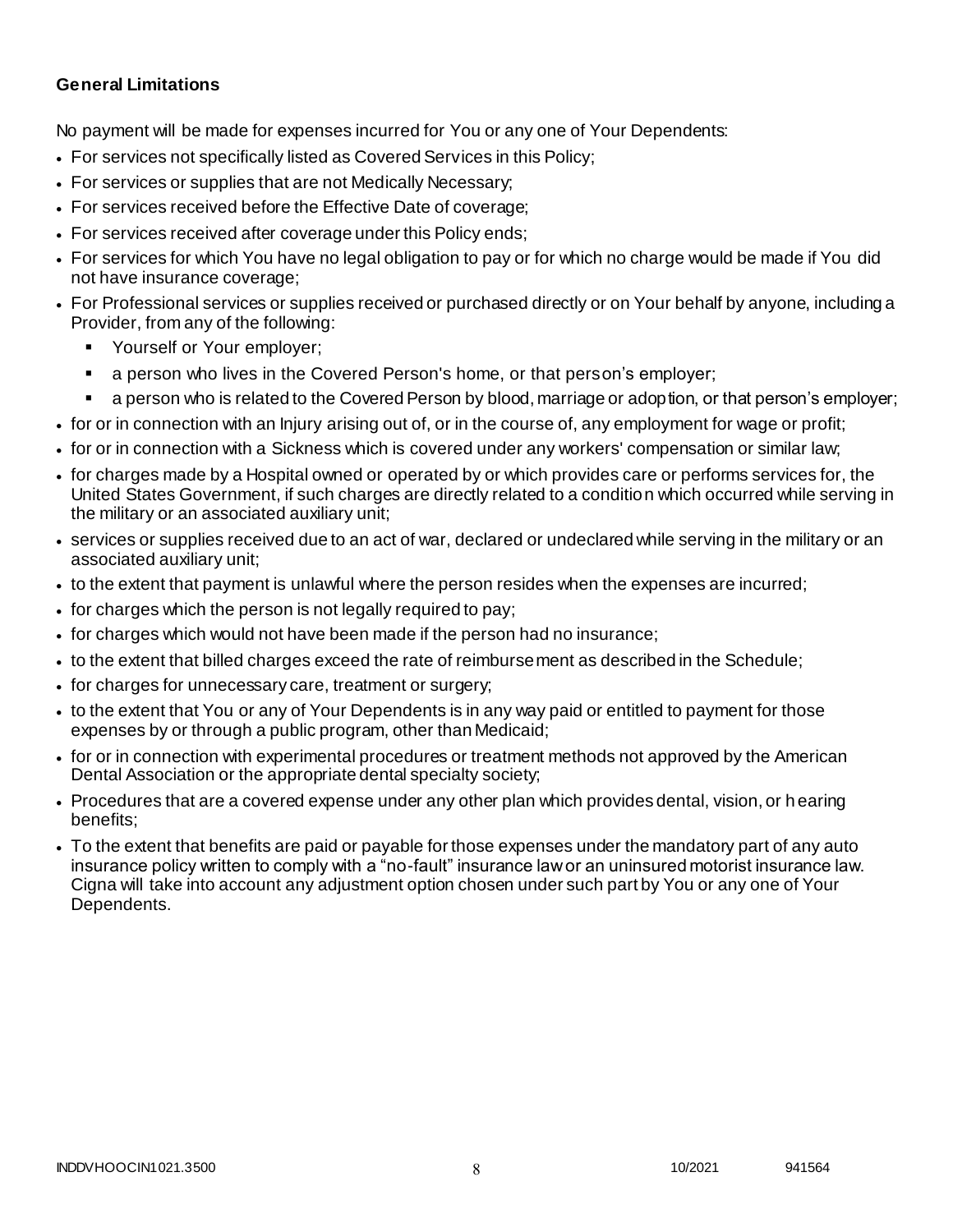# **G. Predetermination of Dental Benefits Program**

Predetermination of Benefits is a voluntary review of a Dentist's proposed treatment plan and expected charges. It is not preauthorization of service and is not required.

The treatment plan should include supporting pre-operative x-rays and other diagnostic materials as requested by Cigna's dental consultant. If there is a change in the treatment plan, a revised plan should be submitted.

Cigna will determine covered dental expenses for the proposed treatment plan. If there is no Predetermination of Benefits, Cigna will determine covered dental expenses when it receives a claim.

Review of proposed treatment is advised whenever extensive dental work is recommended when charges exceed **\$500**.

Predetermination of Benefits is not a guarantee of a set payment. Payment is based on the services that are actually delivered and the coverage in force at the time services are completed.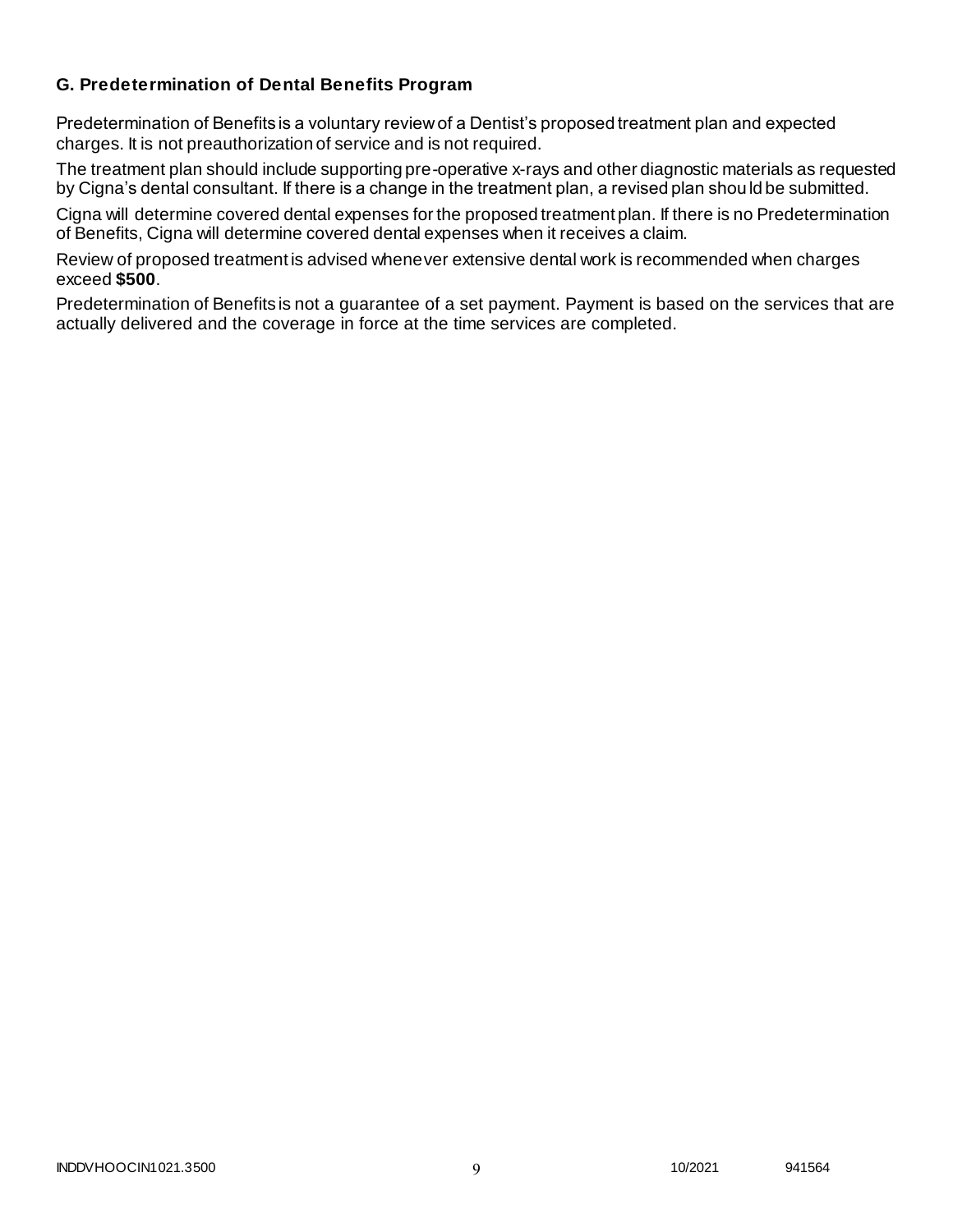### **H. General Provisions**

# **WHEN YOU HAVE A COMPLAINT OR AN APPEAL**

For the purposes of this section, any reference to "You," "Your" or "Yourself" also refers to a representative or Provider designated by You to act on Your behalf, unless otherwise noted.

We want You to be completely satisfied with the care You receive. That is why We have established a process for addressing Your concerns and solving Your problems.

#### **Start with Member Services**

We are here to listen and help. If You have a concern regarding a person, a service, the quality of care, or contractual benefits, You can call Our toll-free number and explain Your concern to one of Our Customer Service representatives. You can also express that concern in writing. Please call or write to Us at the following:

Customer Services Toll-Free Number or address on mycigna.com, explanation of benefits or claim form

We will do Our best to resolve the matter on Your initial contact. If We need more time to review or investigate Your concern, We will get back to You as soon as possible, but in any case within 30 days. If You are not satisfied with the results of a coverage decision, You can start the appeals procedure.

#### **Appeals Procedure**

Cigna has a two step appeals procedure for coverage decisions. To initiate an appeal, You must submit a request for an appeal in writing within 365 days of receipt of a denial notice. You should state the reason why You feel Your appeal should be approved and include any information supporting Your appeal. If You are unable or choose not to write, You may ask to register Your appeal by telephone. Call or write to Us at the toll-free number or address on Your Benefit Identification card, explanation of benefits or claim form.

#### **Level One Appeal**

Your appeal will be reviewed and the decision made by someone not involved in the initial decision. Appeals involving Medical Necessity or clinical appropriateness will be considered by a health care professional. The health care professional will have knowledge of the medical condition, procedure or treatment indicated in the appeal; they are licensed in the same profession and have a similar specialty; they were not involved in any part of the initial investigation of the complaint or grievance and were not involved until now in the appeal; and do not have a direct business relationship with You or the initial Provider that recommended the procedure, treatment or service in the appeal.

For level one appeals, We will respond in writing with a decision within 30 calendar days after We receive an appeal for a postservice coverage determination. If more time or information is needed to make the determination, We will notify You in writing to request an extension of up to 15 calendar days and to specify any additional information needed to complete the review. The written notification will include Our appeal decision, a statement of the reasons, policies and procedures that were used as the basis of the decision, and Our contact information if You wish to obtain more information about Our decision.

If You are not satisfied with Our level-one appeal decision, You may request a level-two appeal.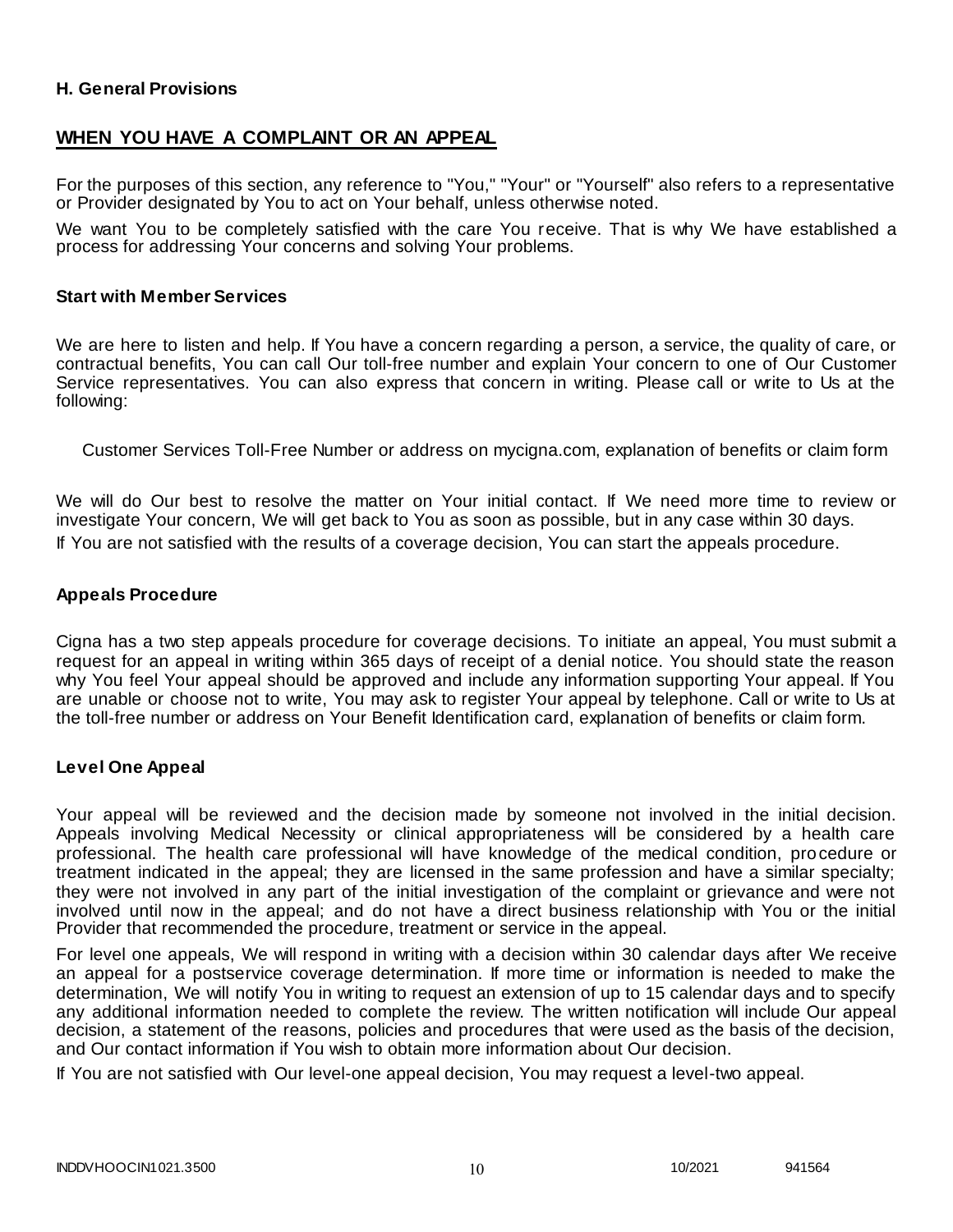### **Level Two Appeal**

If You are dissatisfied with Our level one appeal decision, You may request a second review. To start a level two appeal, follow the same process required for a level one appeal.

Most requests for a second review will be conducted by the Appeals Committee, which consists of at least three people. Anyone involved in the prior decision may not vote on the Committee. For appeals involving Medical Necessity or clinical appropriateness, the Committee will consult with at least one Dentist reviewer in the same or similar specialty as the care under consideration. You may present Your situation to the Committee in person or by conference call.

For level two appeals We will acknowledge in writing that We have received Your request and schedule a Committee review. For postservice claims, the Committee review will be completed within 30 calendar days. If more time or information is needed to make the determination, We will notify You in writing to request an extension of up to 15 calendar days and to specify any additional information needed by the Committee to complete the review. You will be notified in writing of the Committee's decision within five working days after the Committee meeting, and within the Committee review time frames above if the Committee does not approve the requested coverage.

### **Notice of Benefit Determination on Appeal**

Every notice of an appeal decision will be provided in writing or electronically and, if an adverse determination, will include:

- (1) the specific reason or reasons for the denial decision;
- (2) reference to the specific Policy provisions on which the decision is based;
- (3) a statement that the claimant is entitled to receive, upon request and free of charge, reasonable access to and copies of all documents, records, and other Relevant Information as defined;
- (4) upon request and free of charge, a copy of any internal rule, guideline, protocol or other similar criterion that was relied upon in making the adverse determination regarding Your appeal, and an explanation of the scientific or clinical judgment for a determination that is based on a medical necessity, experimental treatment or other similar exclusion or limit.

### **Relevant Information**

Relevant Information is any document, record, or other information which was relied upon in making the benefit determination; was submitted, considered, or generated in the course of making the benefit determination, without regard to whether such document, record, or other information was relied upon in making the benefit determination; demonstrates compliance with the administrative processes and safeguards required by federal law in making the benefit determination; or constitutes a statement of policy or guidance with respect to the plan concerning the denied treatment option or benefit or the claimant's diagnosis, without regard to whether such advice or statement was relied upon in making the benefit determination.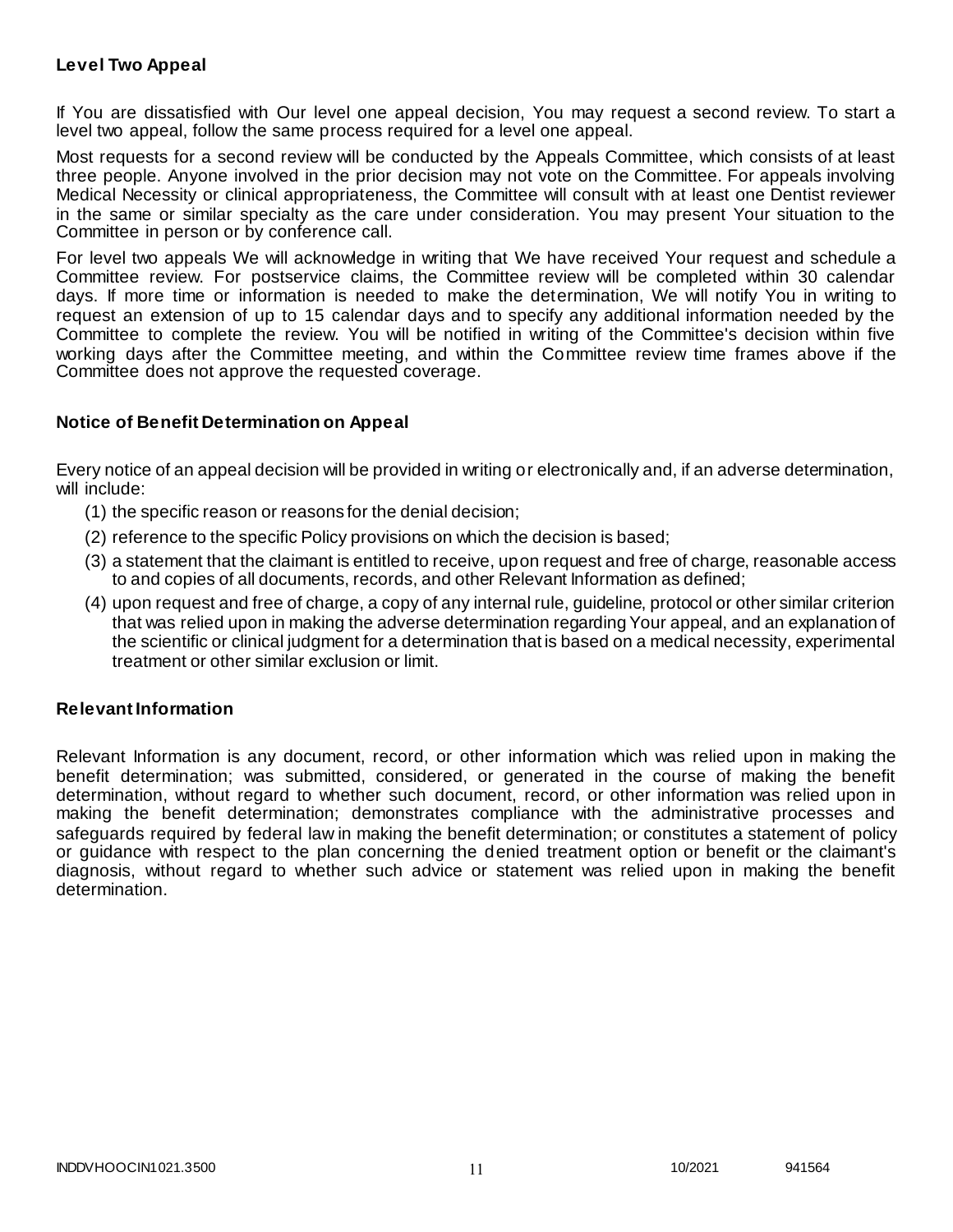# **I. Participating Dental Providers**

Cigna will provide a current list of Dentists currently participating with Cigna and their locations to each Covered Person upon request.

To verify if a Dentist is currently participating with Cigna and is accepting new Cigna Insureds, the Covered Person should visit Our website at www.mycigna.com.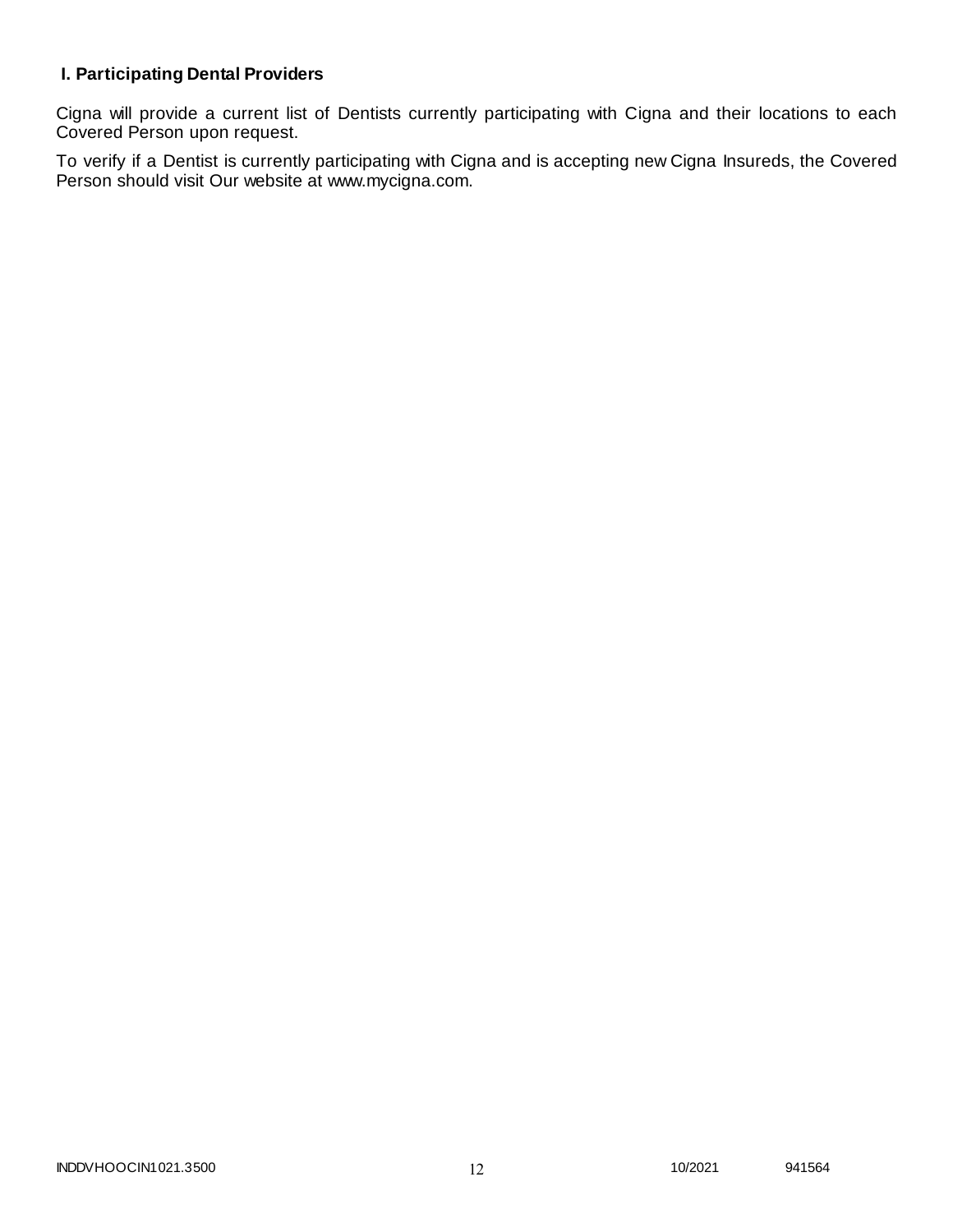### **J. Renewability, Eligibility, and Continuation**

1. The Policy will renew except for the specific events stated in the Policy. Cigna may change the premiums of the Policy with 60 days written notice to the Insured. However, Cigna will not refuse to renew or change the premium schedule for the Policy on an individual basis, but only for all Insureds in the same class and covered under the same Policy as You.

2. The individual plan is designed for residents of Indiana who are not enrolled under or covered by any other group or individual health coverage. You must notify Cigna of all changes that may affect any Covered Person's eligibility under the Policy.

3. You or Your Dependent(s) will become ineligible for coverage:

- When premiums are not paid according to the due dates and grace periods described in the premium section.
- With respect to Your Spouse, Domestic Partner, or partner to a Civil Union: when the Spouse is no longer married to the Insured or when the union is dissolved.
- With respect to You and Your Family Member(s): when You no longer meet the requirements listed in the Conditions of Eligibility section.
- The date the Policy terminates.
- When the Insured no longer lives in the Service Area.

4. If a Covered Person's eligibility under this Plan would terminate due to the Insured's death, divorce or if other Dependents would become ineligible due to age or no longer qualify as dependents for coverage under this Plan; except for the Insured's failure to pay premium, the Covered Person's insurance will be continued if the Covered Person exercising the continuation right notifies Cigna and pays the appropriate monthly premium within 60 days following the date this Policy would otherwise terminate. Any waiting periods in the new Plan will be considered as being met to the extent coverage was in force under this Plan.